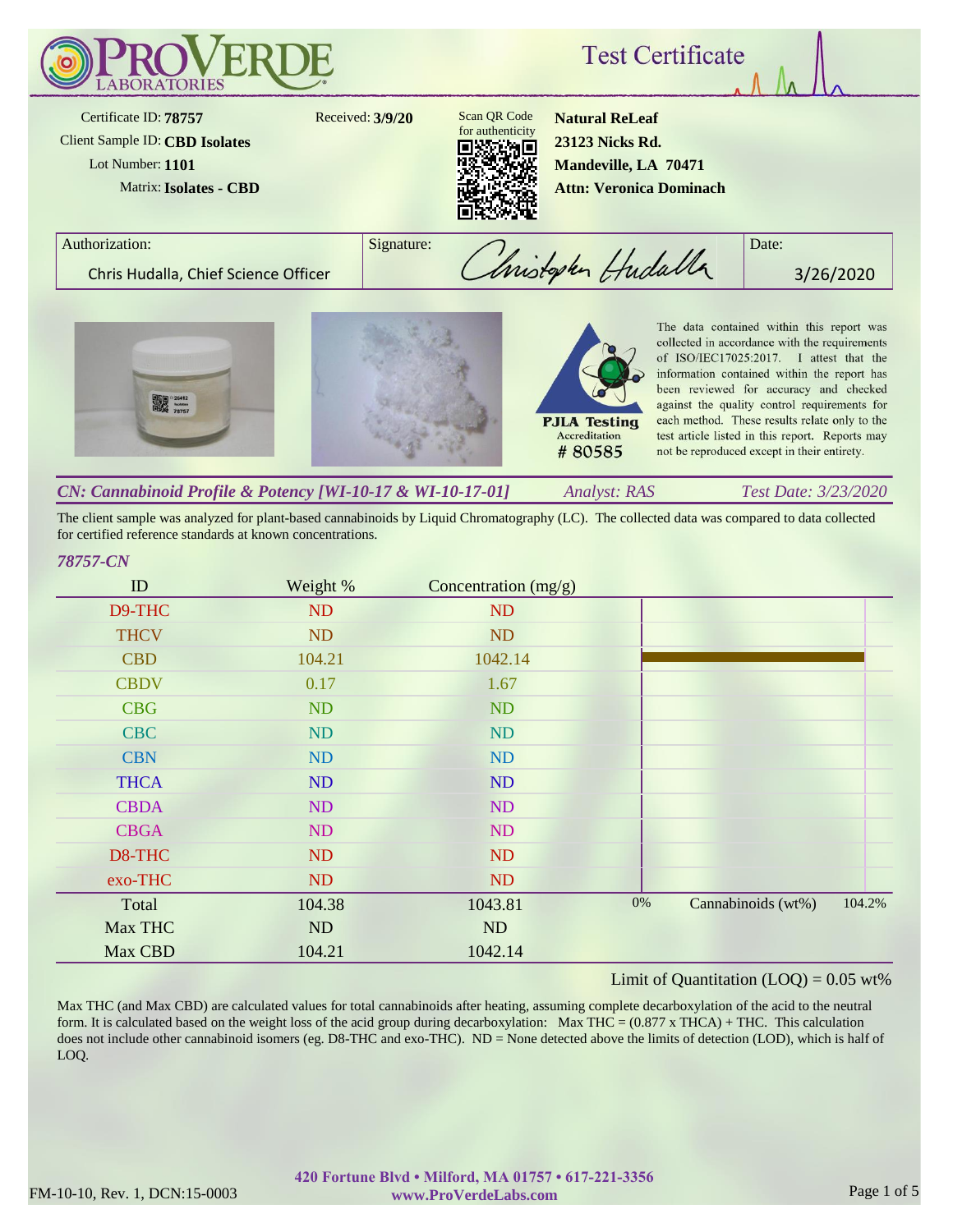|  | <b>HM: Heavy Metal Analysis [WI-10-13]</b> | <i>Analyst: CJS</i> | Test Date: 3/23/2020 |
|--|--------------------------------------------|---------------------|----------------------|
|--|--------------------------------------------|---------------------|----------------------|

This test method was performed in accordance with the requirements of ISO/IEC 17025. These results relate only to the test article listed in this report. Reports may not be reproduced except in their entirety.

| 78757-HM       |         |                                     |    |     | Use Limits <sup>2</sup> ( $\mu$ g/kg) |               |
|----------------|---------|-------------------------------------|----|-----|---------------------------------------|---------------|
| Symbol         | Metal   | Conc. $\frac{1}{\mu}$ ( $\mu$ g/kg) | RL | All | Ingestion                             | <b>Status</b> |
| As             | Arsenic | ${\rm ND}$                          | 50 | 200 | 1500                                  | <b>PASS</b>   |
| C <sub>d</sub> | Cadmium | $\mathop{\rm ND}\nolimits$          | 50 | 200 | 500                                   | <b>PASS</b>   |
| Hg             | Mercury | ${\rm ND}$                          | 50 | 100 | 1500                                  | <b>PASS</b>   |
| Pb             | Lead    | ${\rm ND}$                          | 50 | 500 | 1000                                  | <b>PASS</b>   |

1) ND = None detected to Lowest Limits of Detection (LLD)

2) MA Dept. of Public Health: Protocol for MMJ and MIPS, Exhibit 4(a) for all products.

3)USP exposure limits based on daily oral dosing of 1g of concentrate for a 110 lb person.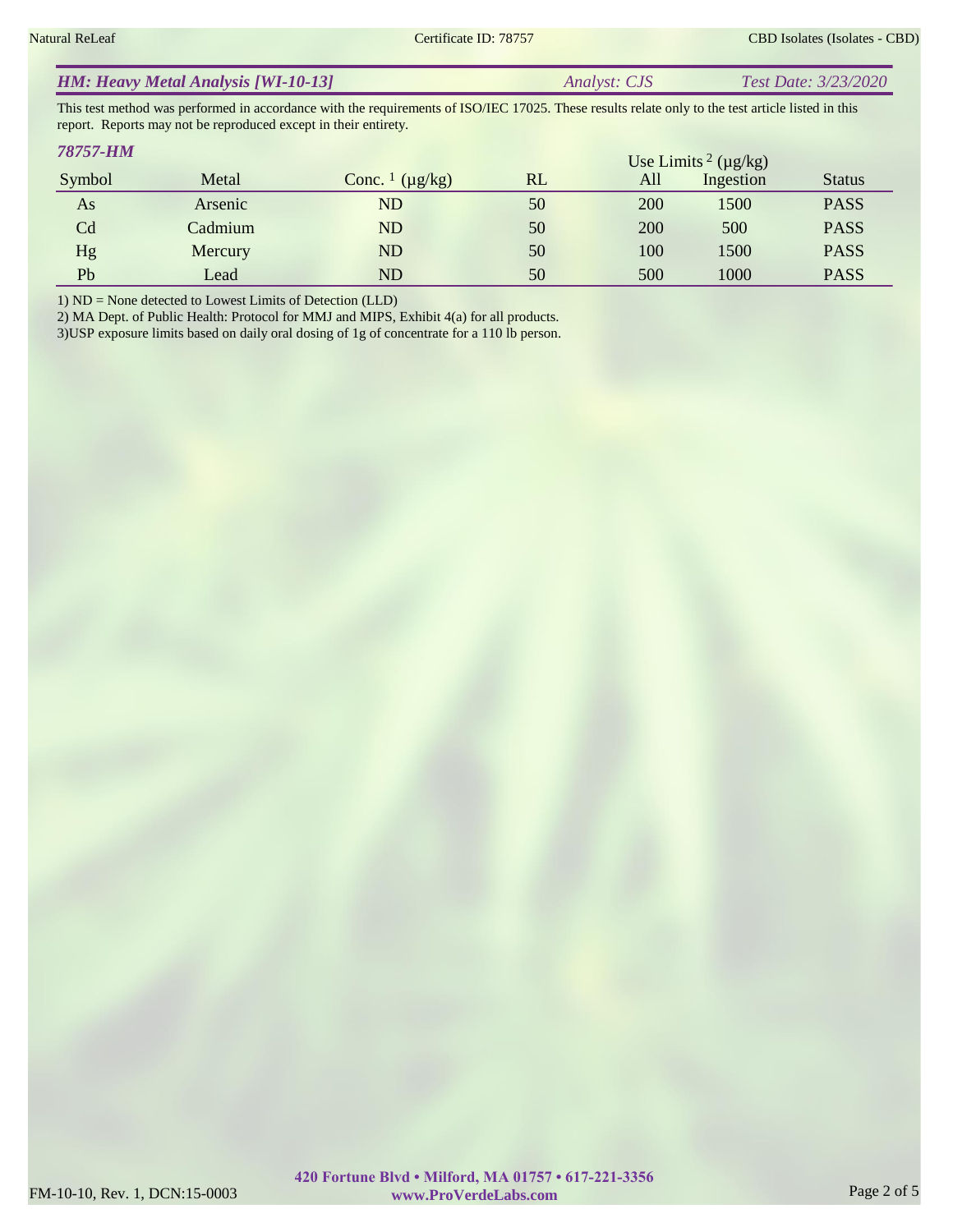| <b>MB1: Microbiological Contaminants [WI-10-09]</b> | <b>Test Date: 3/17/2020</b><br>Analyst: MM |  |
|-----------------------------------------------------|--------------------------------------------|--|
|-----------------------------------------------------|--------------------------------------------|--|

This test method was performed in accordance with the requirements of ISO/IEC 17025. These results relate only to the test article listed in this report. Reports may not be reproduced except in their entirety.

#### *78757-MB1*

| Symbol    | Analysis                                       | <b>Results</b> | Units | $Limits*$       | <b>Status</b> |
|-----------|------------------------------------------------|----------------|-------|-----------------|---------------|
| AC        | <b>Total Aerobic Bacterial Count</b>           | < 100          | CFU/g | $100,000$ CFU/g | <b>PASS</b>   |
| CC        | <b>Total Coliform Bacterial Count</b>          | < 100          | CFU/g | $1,000$ CFU/g   | <b>PASS</b>   |
| <b>EB</b> | <b>Total Bile Tolerant Gram Negative Count</b> | ${<}100$       | CFU/g | $1,000$ CFU/g   | <b>PASS</b>   |
| YM        | Total Yeast & Mold                             | <100           | CFU/g | $10,000$ CFU/g  | <b>PASS</b>   |

Recommended limits established by the American Herbal Pharmacopoeia (AHP) monograph for Cannabis Inflorescence [2013], for consumable botanical products, including processed and unprocessed cannabis materials, and solvent-based extracts. Note: All recorded Microbiological tests are within the established limits.

| <b>MB2: Pathogenic Bacterial Contaminants [WI-10-10]</b><br><i>Test Date: 3/18/2020</i><br>Analyst: LabAdmin |
|--------------------------------------------------------------------------------------------------------------|
|--------------------------------------------------------------------------------------------------------------|

This test method was performed in accordance with the requirements of ISO/IEC 17025. These results relate only to the test article listed in this report. Reports may not be reproduced except in their entirety.

#### *78757-MB2*

| <b>Test ID</b> | Analysis         | Results         | Units     | $Limits*$    | <b>Status</b> |
|----------------|------------------|-----------------|-----------|--------------|---------------|
| 78757-ECPT     | E. coli $(O157)$ | <b>Negative</b> | <b>NA</b> | Non Detected | <b>PASS</b>   |
| 78757-SPT      | Salmonella       | <b>Negative</b> | <b>NA</b> | Non Detected | <b>PASS</b>   |

Note: All recorded pathogenic bacteria tests passed.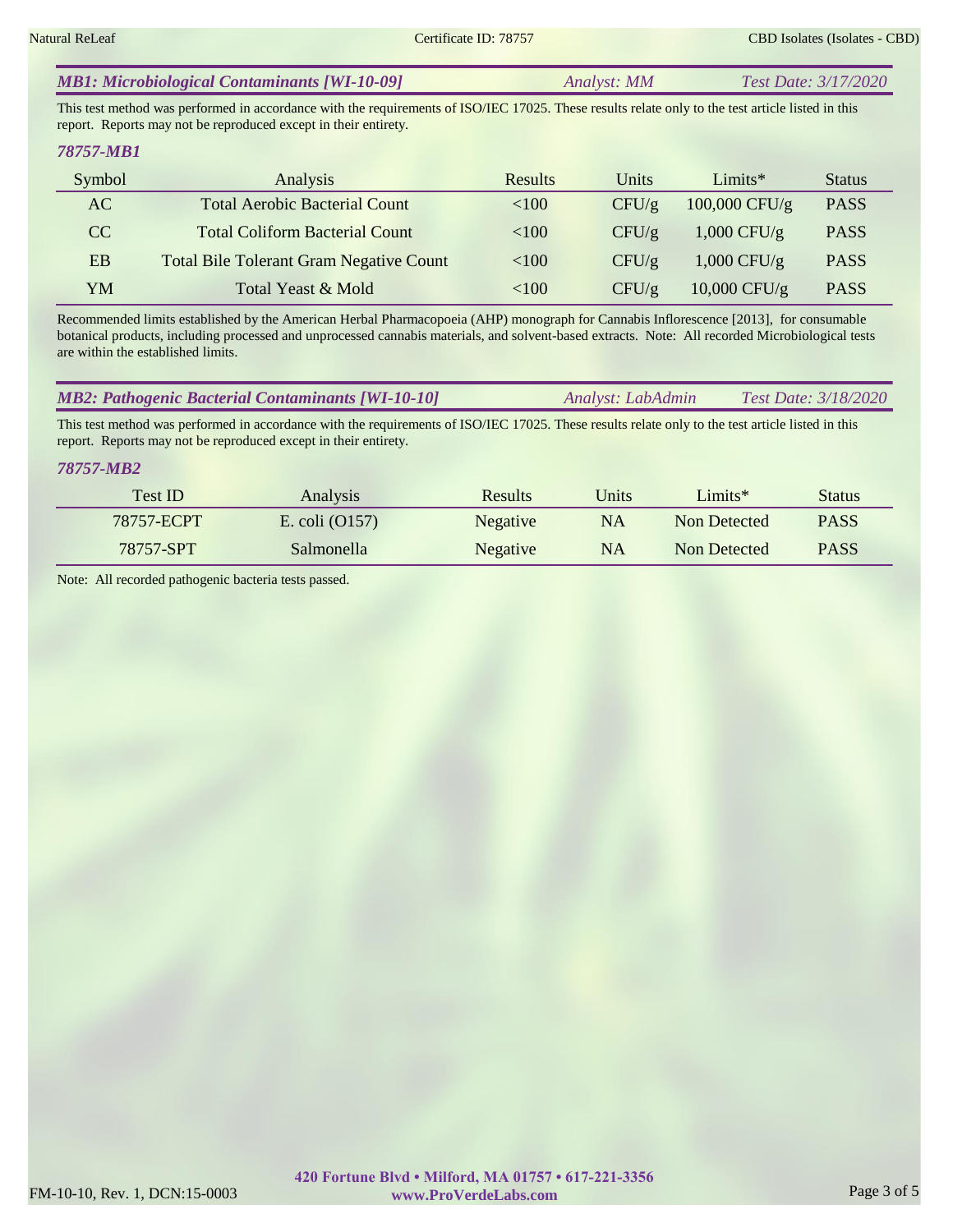| <b>PST: Pesticide Analysis [WI-10-11]</b> | Analyst: CJR | Test Date: 3/25/2020 |
|-------------------------------------------|--------------|----------------------|
|                                           |              |                      |

The client sample was anlayzed for pesticides using Liquid Chromatography with Mass Spectrometric detection (LC/MS/MS). The method used for sample prep was based on the European method for pesticide analysis (EN 15662).

#### *78757-PST*

| Analyte            | CAS         | Result | Units | <b>LLD</b> | Limits (ppb) | <b>Status</b> |
|--------------------|-------------|--------|-------|------------|--------------|---------------|
| Abamectin          | 71751-41-2  | ND     | ppb   | 0.2        | 300          | <b>PASS</b>   |
| Azoxystrobin       | 131860-33-8 | ND     | ppb   | 0.10       | 40000        | <b>PASS</b>   |
| <b>Bifenazate</b>  | 149877-41-8 | ND     | ppb   | 0.10       | 5000         | <b>PASS</b>   |
| Bifenthrin         | 82657-04-3  | ND     | ppb   | 0.20       | 500          | <b>PASS</b>   |
| Cyfluthrin         | 68359-37-5  | ND     | ppb   | 0.50       | 1000         | <b>PASS</b>   |
| Daminozide         | 1596-84-5   | ND     | ppb   | 10.00      | 10           | $\ast$        |
| Etoxazole          | 153233-91-1 | ND     | ppb   | 0.10       | 1500         | <b>PASS</b>   |
| Fenoxycarb         | 72490-01-8  | ND     | ppb   | 0.10       | 10           | <b>PASS</b>   |
| Imazalil           | 35554-44-0  | ND     | ppb   | 0.10       | 10           | <b>PASS</b>   |
| Imidacloprid       | 138261-41-3 | ND     | ppb   | 0.10       | 3000         | <b>PASS</b>   |
| Myclobutanil       | 88671-89-0  | ND     | ppb   | 0.10       | 9000         | <b>PASS</b>   |
| Paclobutrazol      | 76738-62-0  | ND     | ppb   | 0.10       | 10           | <b>PASS</b>   |
| Piperonyl butoxide | $51-03-6$   | 152    | ppb   | 0.10       | 8000         | <b>PASS</b>   |
| Pyrethrin          | 8003-34-7   | ND     | ppb   | 0.1        | 1000         | <b>PASS</b>   |
| Spinosad           | 168316-95-8 | ND     | ppb   | 0.1        | 3000         | <b>PASS</b>   |
| Spiromesifen       | 283594-90-1 | ND     | ppb   | 0.10       | 12000        | <b>PASS</b>   |
| Spirotetramat      | 203313-25-1 | ND     | ppb   | 0.10       | 13000        | <b>PASS</b>   |
| Trifloxystrobin    | 141517-21-7 | ND     | ppb   | 0.10       | 30000        | <b>PASS</b>   |

\* Testing limits for ingestion established by the State of California: CCR, Title 16, Division 42, Chapter 5, Section 5313. ND indicates "none detected" above the lower limit of detection (LLD). Analytes marked with (\*) indicate analytes for which no recovery was observed for a pre-spiked matrix sample.